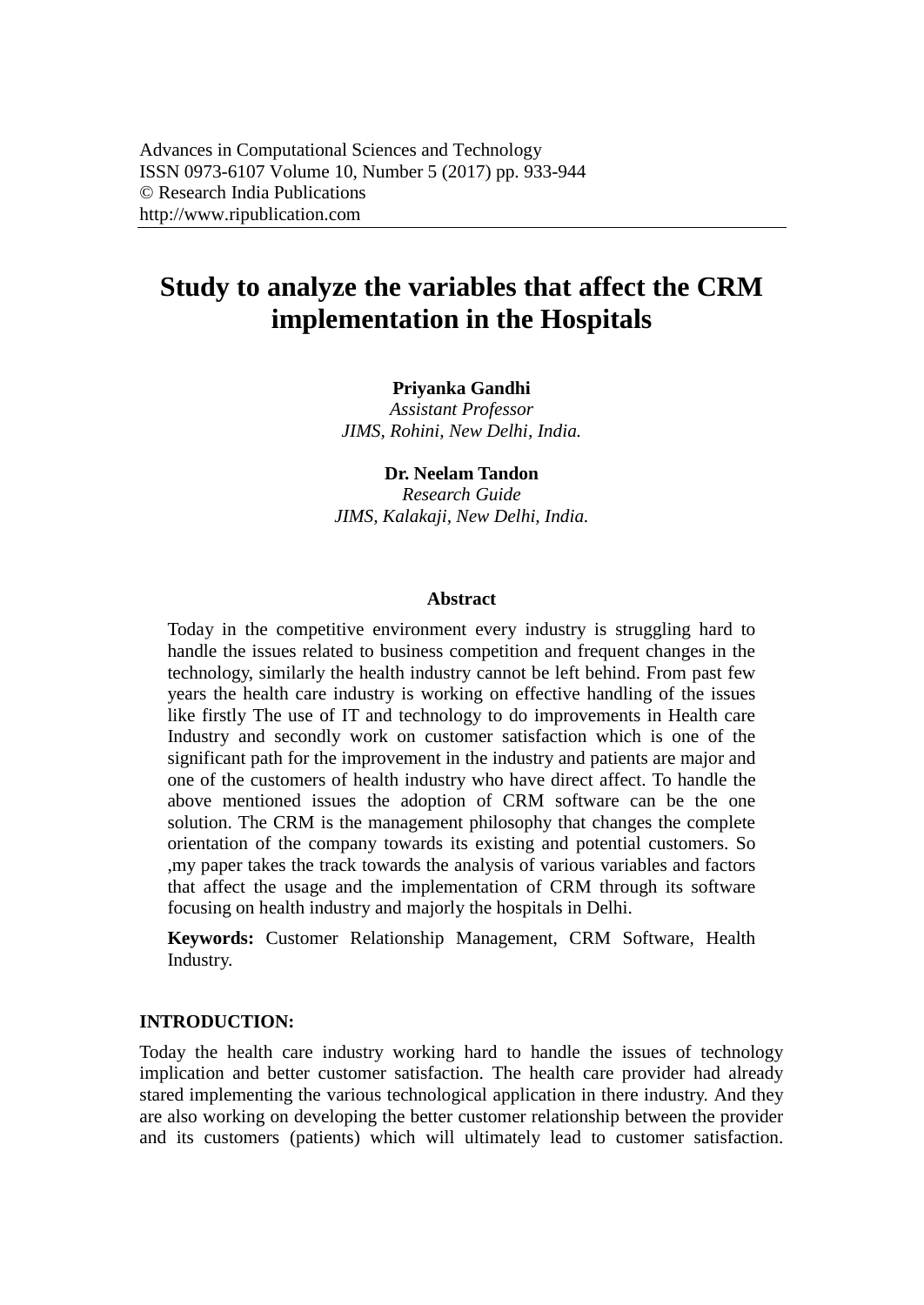Majorly in health care industry good relationship is very essential to improve and sustain the business as the unman-aged relationship with patients will make him feel ill treated during the treatments which in turn threat the business sustainability.

The importance of Customer Relationship Management in managing the better relationship with the customers and provider has been advent in all most every industry. Similarly the health care industry is also using the CRM as a tool to manage the relationship between patients and providers. Various private providers had already incorporated CRM as their integral part of business. They are also catering the developments in Information technology for better sustainability of their businesses but some are still under the phase of its implementation.

Today when health care industry is undergoing massive changes with various software's implementation for providing the better customer satisfaction and achieving overall customer satisfaction, the CRM can give health care providers with one-to one solution to enhance care delivery, reduce cost and increase patient satisfaction towards the providers which in turn enhance the organization success and sustainability.

#### **LITERATURE REVIEW**

The concept of CRM has though been practiced for long, but today because of environmental pressures, organizations in order to survive and grow in cut-throat business environment are forced to follow it much more seriously.

With the change of business focus from sales to the marketing companies now strive to provide maximum satisfaction to their customers. In order to achieve customer satisfaction objective, they try to focus on the customers and to build a long-term relationship with them. Managing customers relationship is a two – way process, in which the organization and all of its employees who need to interface with the customers get a complete access to every customers at every touch point and across all channels; and also the customers get all the required information about the company and products without much effort.[1]

Though there are many definition of CRM but this stated definition basically link the CRM with Information Technology.

According Swift (2000) Customer relationship management may be defined as an integrated sale, marketing and service strategy that focuses on managing all of the ways that an organization deals with its existing and potential new customers. It uses information technology to create a cross – functional enterprise system that integrates and automates many of the customer related processes in sales, marketing and customer services. CRM system is an integrated cross-functional information system that includes a set of tools to integrate and automate customer related processes in sales, marketing and customer services to provide fast, convenient and reliable services to its customers.<sup>[2]</sup>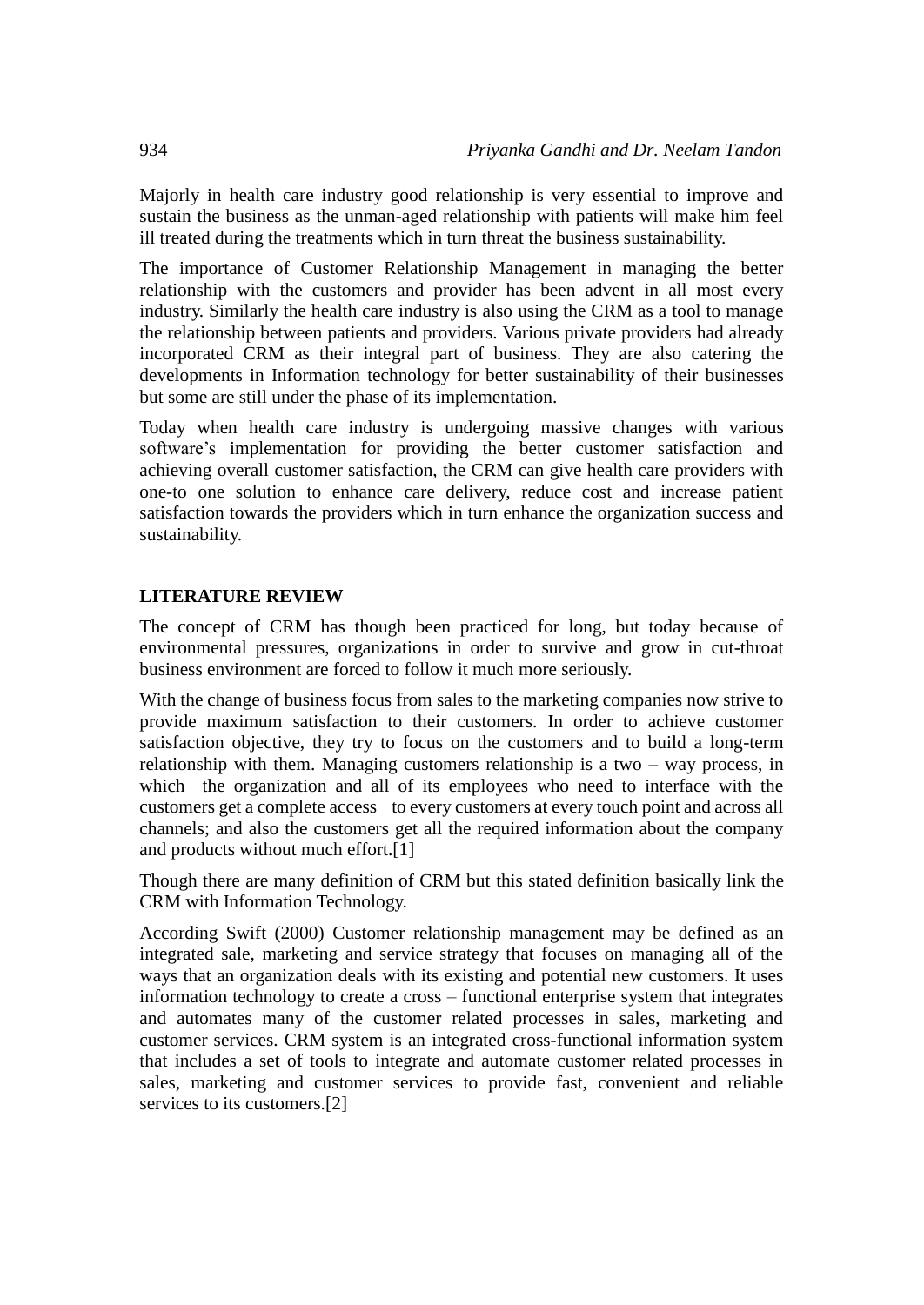According to Gartner, (2010), the three phases in which CRM helps to support the relationship between a business and its customers are, to:

*Acquire:* CRM is used to acquire new customers through excellent contact management, direct marketing, selling and fulfillment.

*Enhance:* eCRM is combined with customer service tools to offer customers excellent service using a team of trained and skilled sales and service specialists, which offers customers the convenience of one-stop shopping.

*Retain:* CRM software helps an organization to identify its loyal customers for rewarding them. It further helps in taking relationship marketing initiatives.[3]

Dr . Anil has done some work on CRM affect in hospitals and taken the variables for the study as affect of CRM on patients loyalty, CRM affect in addressing the patients requirement and issues, CRM affect on transactions and the CRM role in providing the accurate and quicker information to patients. Through the descriptive survey and study he has done in various Mumbai Metropolitan Hospitals he has concluded that CRM implementation had direct and essential impact on Hospital. Implementing the CRM is the win win situation for the entire stakeholder of hospitals [4].

According to Greenberg stated that CRM is a philosophy and a business strategy supported by a system and a technology designed to improve human interactions in a business environment. Furthermore, it is an operational and transactional approach to customer management that is focused around the customer facing departments, sales, marketing and customer service. Furthermore, the early CRM initiatives was the process for modification, culture change, technology and automation through use of data to support the management of customers so it can meet a business value of corporate objectives such as increase in revenue, higher margins, increase in selling time, campaign effectiveness, reduction in call queuing time, etc.[5]

Further Yina [7] examined health care providers in adopting CRM as a strategy in building trust to their patients as well as helping patients to avoid feel alienated in the health care environment and at the same time improving the service quality and efficiency of health care [6]. With the Web technology, CRM also affords health care providers the ability to extend services beyond its traditional practices, and it provides a competitive advantage environment for a health care provider to achieve a complex patient care goal. CRM enables a health care provider to capture essential patient (customer) information to be utilized effectively, especially in integrating the patient information in a system to promote superb service

#### **OBJECTIVES OF MY STUDY**

1.To have in depth knowledge of Customer relationship management and its contribution in health industry.

2. To identify the variables that affects the CRM in healthcare organizations.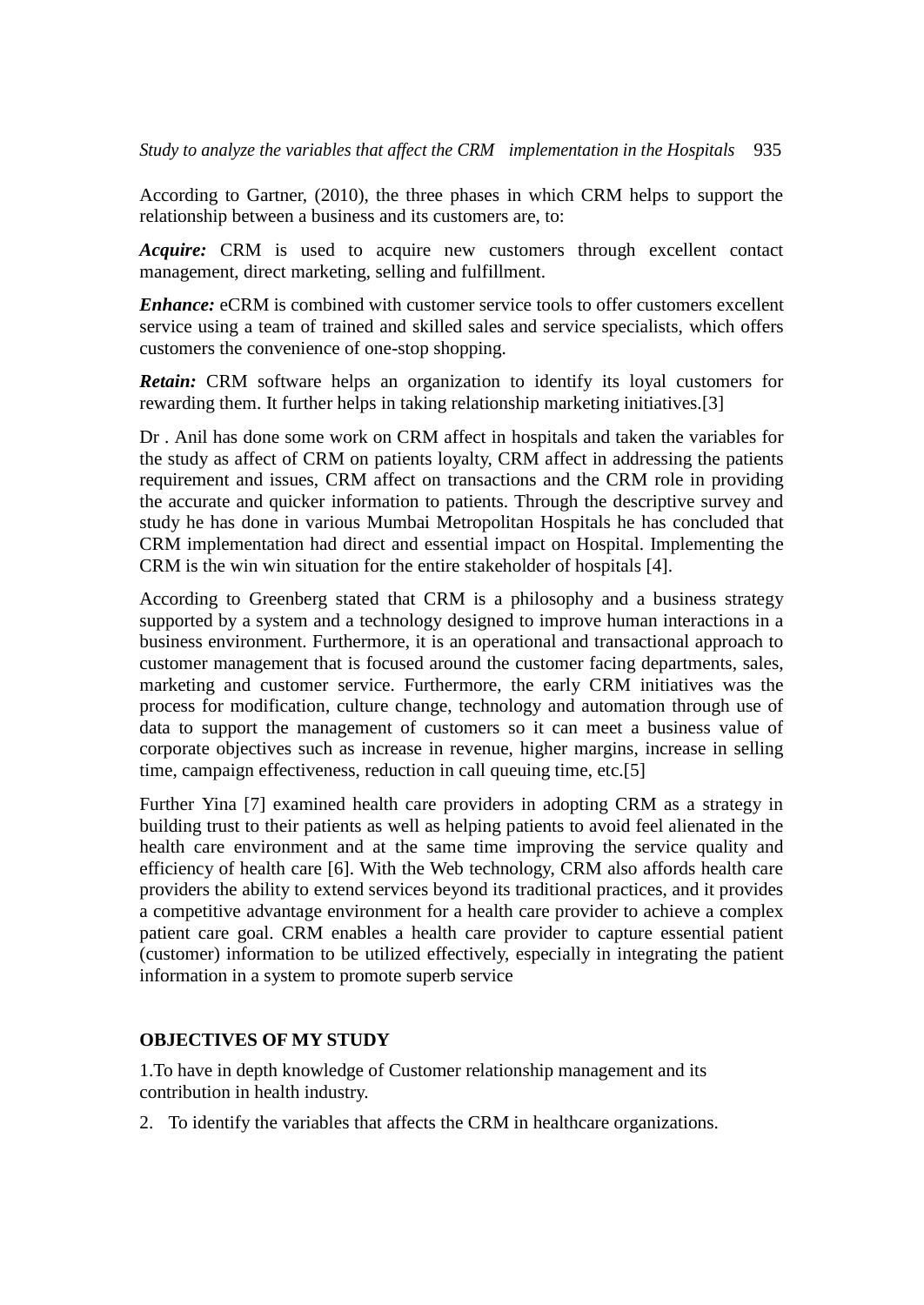3. To identify the construct out various items of the scale using factor analysis.

### **Hypothesis**

 $H<sub>a</sub>$ : Sample is significantly adequate for factor analysis.

Hb: Presence of significant correlation among the variable.

## **RESEARCH METHODOLOGY**

The research is **empirical** in nature and employs quantitative methods of analyses. This research is totally based on **Exploratory Research Design.**

It is based on primary database conducted in one of the Govt. Hospital in Patel Nagar that had implemented the one phase of CRM to improve the patient satisfaction and enhance it services. Further this research will be enhanced to compare in various Govt. Hospital and Private hospitals in Delhi and NCR region.

Secondary data used from available literature of the related content from various sources.

My research survey through questionnaire comprise of conducted representatives and customers from one of the Govt. Hospital in Patel Nagar with at least 100 users of CRM.

The probability sampling technique has been used for the study. Both random and stratified technique has been used. The random because respondents are selected randomly in unbiased manner for the study and stratified because a particular hospital is taken under study.

About 100 respondents were asked to rate 9 statements on a five point likert type scale.

All the data from the questionnaires were entered into a SPSS file and principal component analysis is done to do factor analysis of the variables.

#### **Variables/Items of the scale**

To find the most desirable components/factors out of various items which are going to have an impact on the CRM implementation and affect on hospitals. 60 respondents were asked to fill their responses for the following statements using a 5-point scale in the questionnaire. Their responses are used for

Principal Component Analysis, Factor Analysis to extract the most suitable constructs for the same study.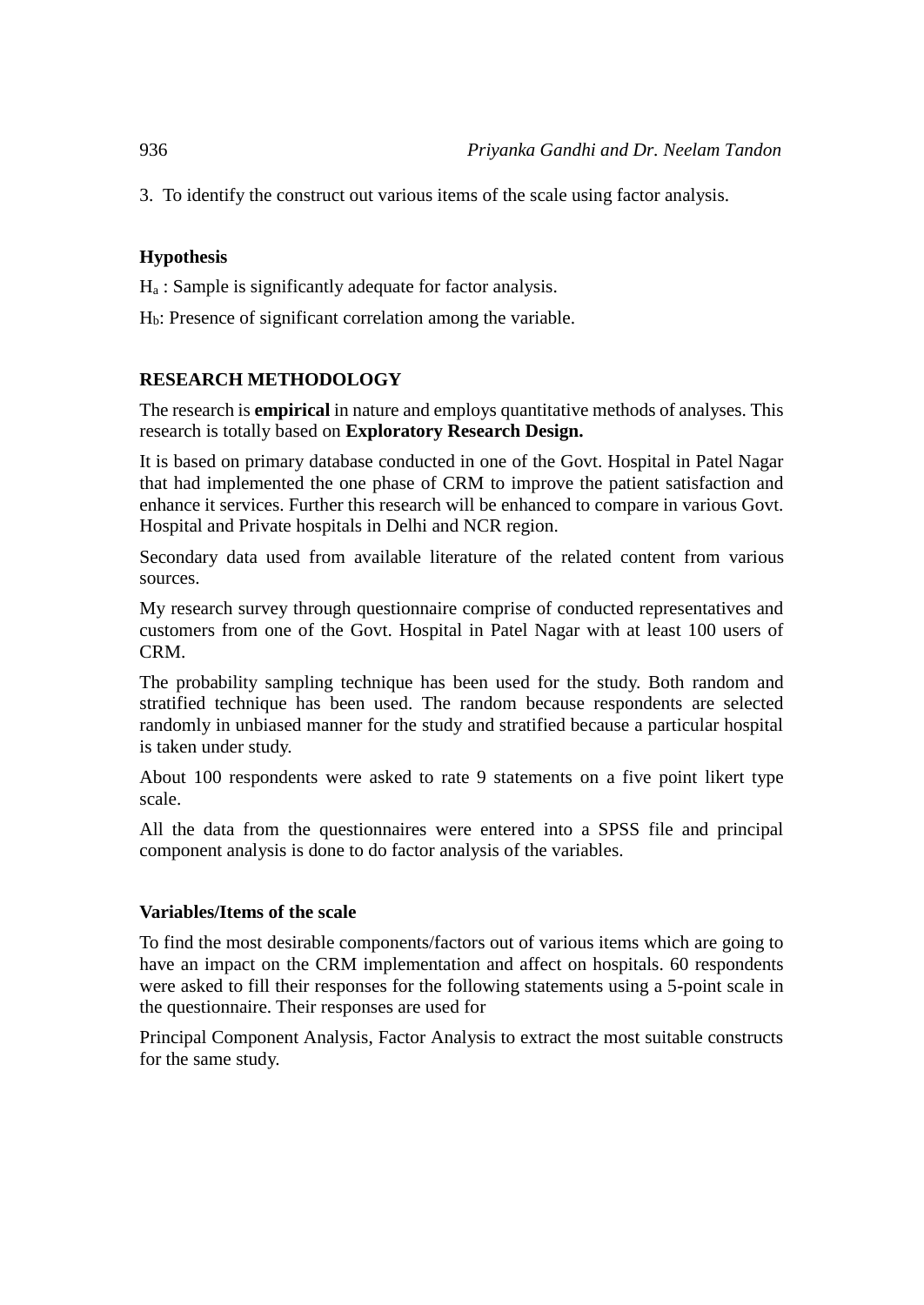#### **Variables/Items of the scale**

**V1:** Do you think implications of CRM (Information Technology) have changed the image of hospital.

**V2:** Do you think the CRM Implication has increased the customer (patients/ Yours) satisfaction towards hospital services.

**V3:** Do you think CRM ( IT) implications in hospitals has contributed in reducing the time required for availing services in hospitals.

**V4:** Do you think CRM Implications has contributed in reducing the Complaints filled by patients related to hospital service and working.

**V5:** Do you think CRM Implications has contributed in easier handling of greater number of customers( Patients)

**V6:** Do you think CRM Software has helped in maintenance of customer records which often required by doctors.

**V7:** Do you think CRM software's has reduced customers (Patients) counter running in hospitals.

**V8:** Do you think CRM Software's has contributed in the centralization of data at one place thereby providing easier access.

**V9:** Do you think CRM software's has reduced the waiting time of customers/ patients in the hospitals.

#### **Data Analysis and Interpretation:**

#### **Exploratory Factor Analysis/ Principal Component Analysis:**

The principal component factor analysis is conducted to select important components out of 9 variables, which will be used for the development of the framework based on the components selected.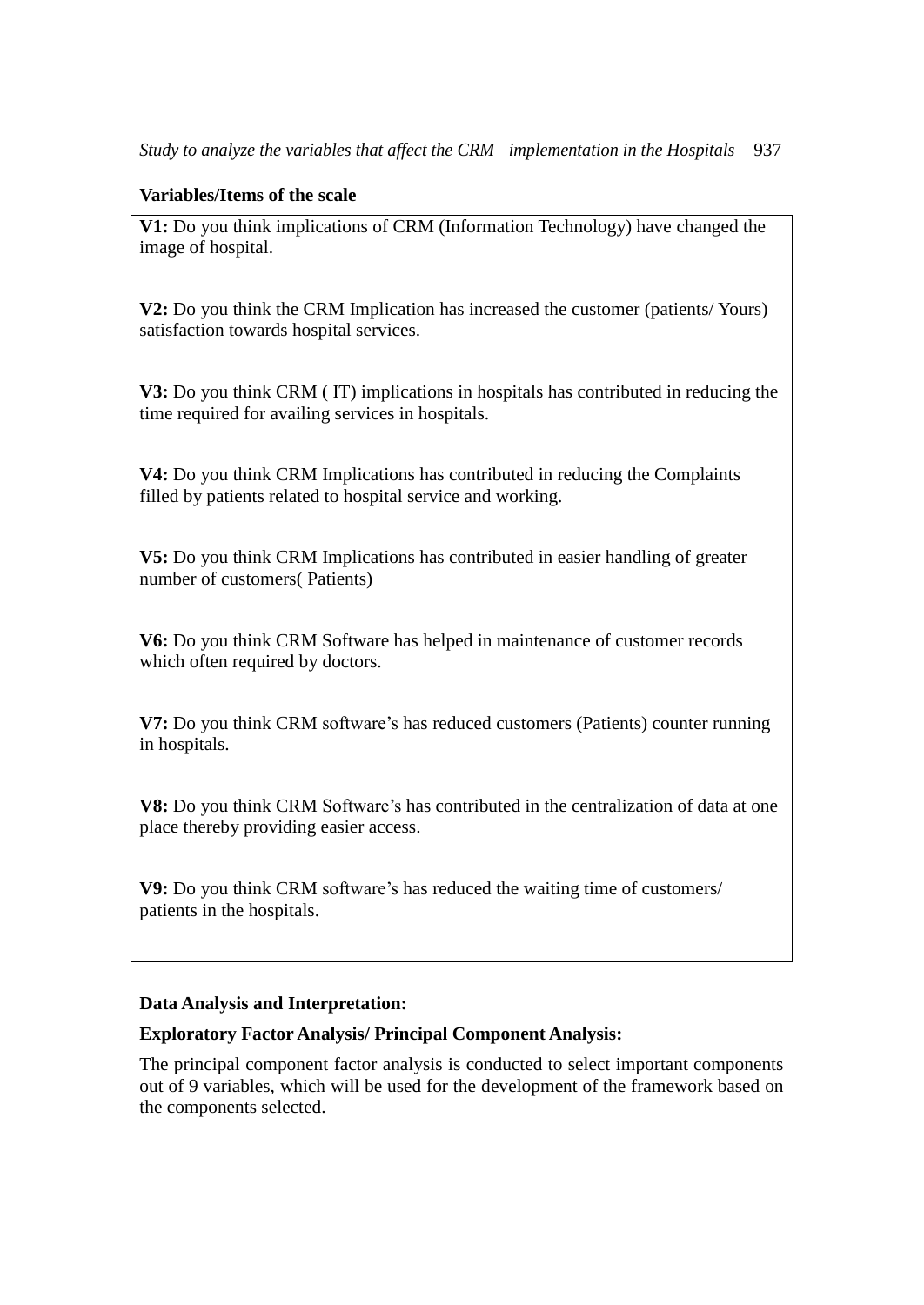### **KMO and Bartlett's Test**

| Kaiser-Meyer-Olkin Measure of<br>Sampling Adequacy. |                       | .552   |
|-----------------------------------------------------|-----------------------|--------|
| Bartlett's Test of<br>Sphericity                    | Approx.<br>Chi-Square | 70.193 |
|                                                     | Df                    | 36     |
|                                                     | Sig.                  | .00    |

As KMO=0.552 which is greater than 0.50, so we can say that the sample size is just sufficient for the factor analysis and this supports the hypothesis,  $H_a$  is accepted.

Then, according to Bartlett's Test of Sphericity, significance is .001, with 36 degree of freedom. Bartlett's test is highly significant, when p value  $< 0.005$ . It depicts that this study is significant and there is presence of significant correlation among the variables selected for PFA.  $H_b$  is accepted.

Communalities

"Communalities" explains the amount of variance of various items is explained by extracted components. So, it shows the proportion of variance expressed by each variable for new components. This table shows that all variables having values more than 0.50, then we will not remove any variable because of low value.

|                                                                            | Initial | Extraction |
|----------------------------------------------------------------------------|---------|------------|
| <b>CRM</b> Implications changed Hospital Image                             | 1.000   | .682       |
| <b>CRM</b> Implications increased Customer Satisfaction                    | 1.000   | .744       |
| CRM Implications reduces time required for availing services               | 1.000   | .441       |
| CRM Implications in complaints reduction                                   | 1.000   | .690       |
| CRM Implications helps in easier handling of greater number of<br>patients |         | .599       |
| CRM Implications helps in maintenance of patients records                  | 1.000   | .658       |
| CRM Implications helps in counter running reduction                        | 1.000   | .750       |
| CRM Implications helps in centralization of data                           | 1.000   | .788       |
| CRM Implications helps in waiting time reduction                           | 1.000   | .624       |

### **Communalities**

Extraction Method: Principal Component Analysis.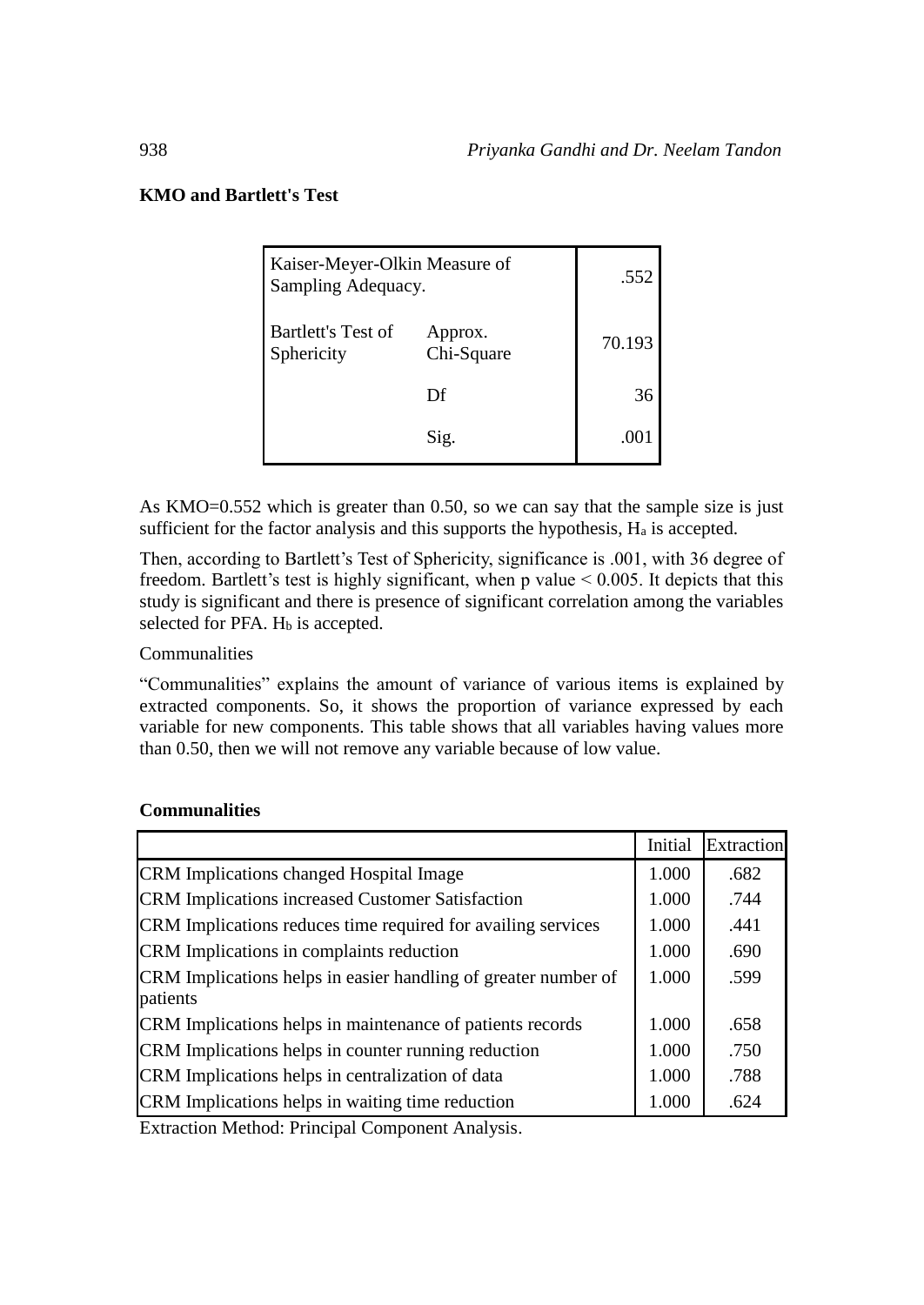#### **Total Variance Explained**

Here, first 4 components are explaining the 66.401% of total variance, to develop the new constructs for the study. It is reasonably good that the components which are extracted are going to explain more that 60% of the variance out of all variables. Further sustainability can be provided with the help of literature support.

| Component      | <b>Extraction Sums of Squared</b><br>Loadings |                    |                    | <b>Rotation Sums of Squared</b><br>Loadings |                    |                    |
|----------------|-----------------------------------------------|--------------------|--------------------|---------------------------------------------|--------------------|--------------------|
|                | Total                                         | $%$ of<br>Variance | Cumulative<br>$\%$ | Total                                       | $%$ of<br>Variance | Cumulative<br>$\%$ |
|                | 1.943                                         | 21.591             | 21.591             | 1.931                                       | 21.460             | 21.460             |
| $\overline{2}$ | 1.626                                         | 18.066             | 39.657             | 1.400                                       | 15.554             | 37.014             |
| 3              | 1.385                                         | 15.386             | 55.043             | 1.328                                       | 14.757             | 51.771             |
| 4              | 1.022                                         | 11.359             | 66.401             | 1.317                                       | 14.630             | 66.401             |

**Total Variance Explained**

Extraction Method: Principal Component Analysis.

#### **Scree Plot**

It is a graph of the eigen values against all the factors. It is used to measure that how many factors are needed to retain. This plot is used to measure the components which are important for the evaluation of the responses for this study.

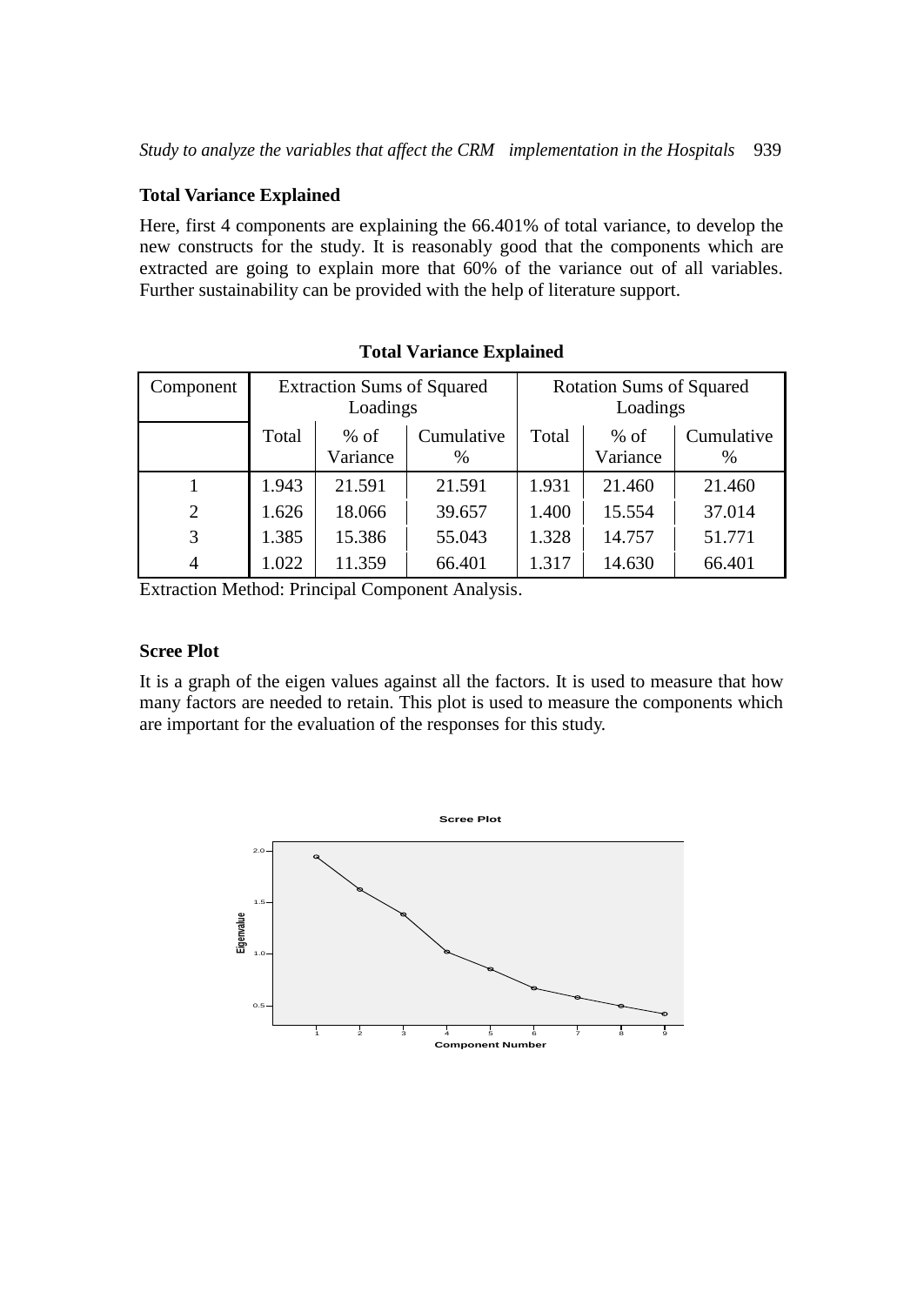#### **Components Pattern Matrix**

The proposal of rotation is to decrease the number of items on which the components under explorations have high loading values. This underlying matrix depicts various loadings related to different variables which further show their association with their respective components. Here , absolute values of variables are observed, the variable having highest value in whichever component, that variable will be considered to lie under that same component. The highest loadings of various variables are in bold black, this shows that the same variable will lie in that component and used for further analysis as new factors.

|                                                                                                                           | Component |         |         |         |
|---------------------------------------------------------------------------------------------------------------------------|-----------|---------|---------|---------|
|                                                                                                                           | 1         | 2       | 3       | 4       |
| CRM Implications in complaints reduction                                                                                  | .776      |         |         | $-.291$ |
| CRM Implications helps in easier handling<br>of greater number of patients                                                | .712      | $-.241$ | .159    |         |
| CRM Implications reduces time required for<br>availing services                                                           | .566      |         | $-.289$ | .176    |
| CRM Implications helps in maintenance of<br>patients records                                                              | .550      | .527    | .276    |         |
| CRM Implications helps in centralization of<br>data                                                                       | $-122$    | .878    |         |         |
| CRM Implications helps in counter running<br>reduction                                                                    | .140      |         | .850    |         |
| CRM Implications helps in waiting time<br>reduction                                                                       | .336      | $-.378$ | $-.603$ |         |
| <b>CRM</b> Implications increased Customer<br>Satisfaction                                                                | .136      | .175    |         | .828    |
| CRM Implications changed Hospital Image<br>$\mathbf{r}$ as $\mathbf{r}$ and $\mathbf{r}$ and $\mathbf{r}$<br>$\mathbf{r}$ | $-184$    | $-.336$ | .205    | .702    |

#### **Rotated Component Matrix(a)**

Extraction Method: Principal Component Analysis.

Rotation Method: Varimax with Kaiser Normalization.

a. Rotation converged in 6 iterations.

In the Rotated Components Matrix, each number represents the partial correlation coefficient between the variable and the rotated component. Thee coefficients had helped me in identifying the component.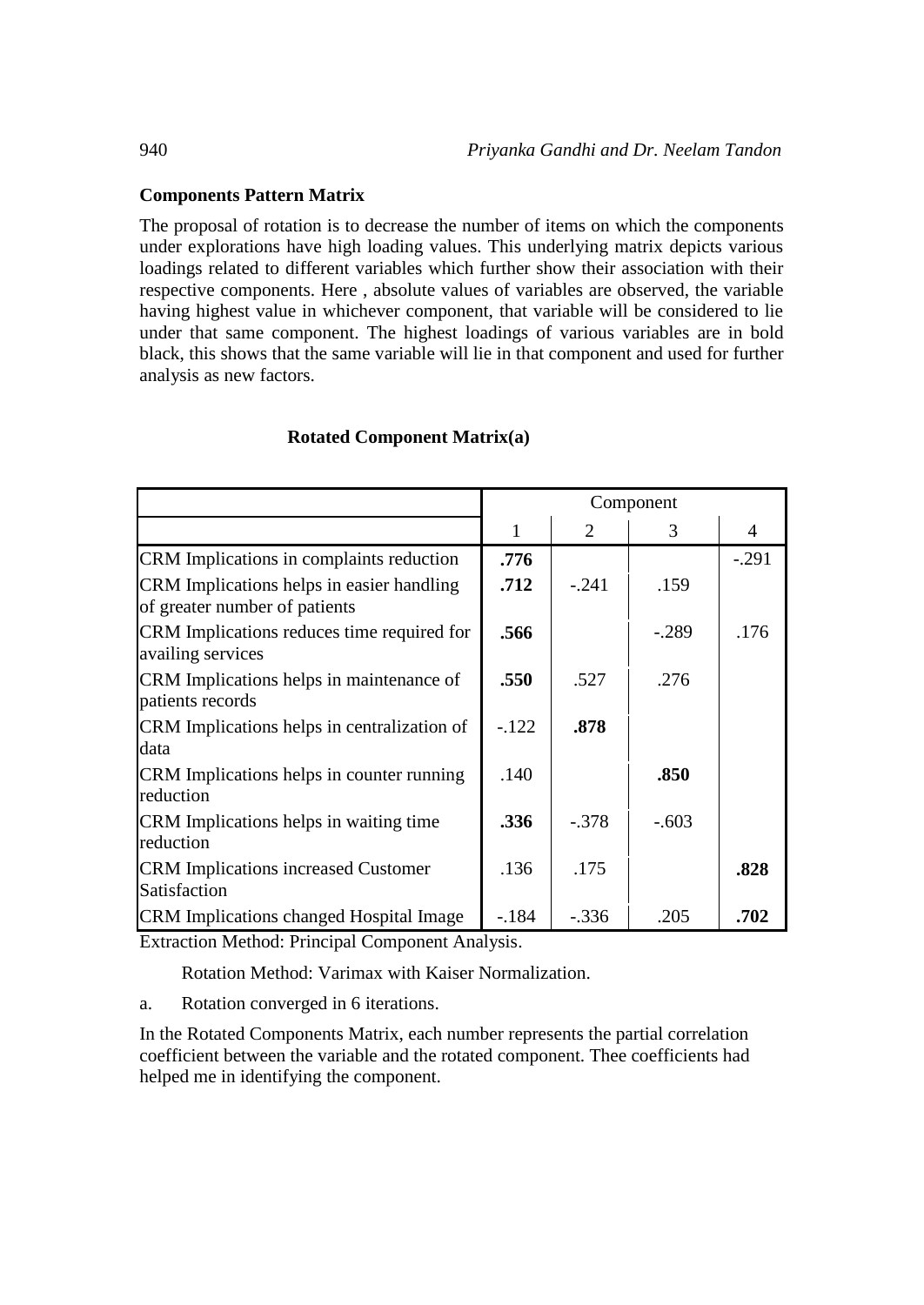In my study the variables constituting Component 1 are:

- CRM Implications in Complaints reduction.
- CRM Implications helps in easier handling of greater number of patients.
- CRM Implications reduces time required for availing services.
- CRM Implications helps in maintenance of patients record.
- CRM Implications in waiting time reduction.

The variables constituting Component 2 is:

• CRM Implications helps in centralization of Data.

The variables constituting Component 3 is:

- CRM Implications helps in counter running reduction.
- The variables Constituting Component 4 are:
- CRM Implications increased Customer Satisfaction.
- CRM Implications changed Hospital Image.

#### Component Correlation Matrix:

In Component correlation matrix, as all diagonal values are 1.000 and lower matrix is the mirror image of the upper matrix. This depicts that it is an identity matrix and describes that all new components extracted are symmetrical in nature. It shows the linear correlation among the various components extracted. This satisfies that the new components can be used for further testing and analysis.

| Componen |         | 2       | 3       |         |
|----------|---------|---------|---------|---------|
|          | .988    | $-.033$ | $-.145$ | $-.042$ |
| 2        | .109    | .777    | .604    | $-.141$ |
| 3        | .094    | $-.185$ | .427    | .880    |
| 4        | $-.057$ | .601    | $-.657$ | .451    |

#### **Component Transformation Matrix**

Extraction Method: Principal Component Analysis.

Rotation Method: Varimax with Kaiser Normalization.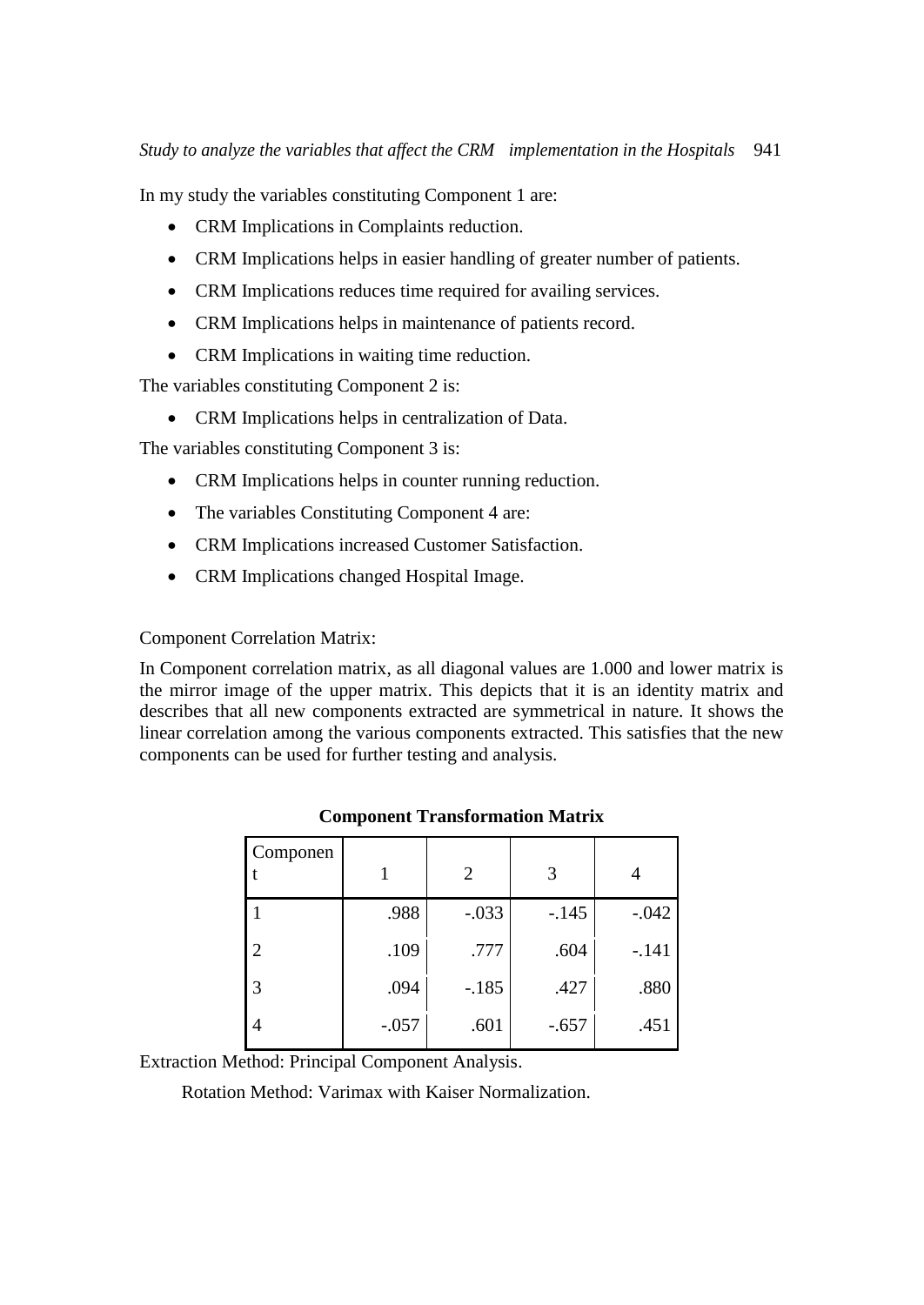# **RESULT**

### **Ha: Sample is significantly adequate for factor analysis**

As KMO=0.552 which is just greater than 0.50 so we can say that the sample size is just sufficient for the factor analysis and this supports the hypothesis.  $H_a$  is accepted.

### **Hb: Presence of significant correlation among the variables.**

Then, according to Barlett's Test of Sphercity, significance is 0.001 with 36 degrees of freedom. Bartlett's test is highly significant, when p value  $\leq$  0.005. It depicts that is study is significant and there is presence of significant correlation among the variables selected for the further analysis.  $H<sub>b</sub>$  is accepted.

Below table is summarizing the various new components using various existing items:-

| <b>Components</b> | <b>Nomenclature</b>                 |
|-------------------|-------------------------------------|
|                   | <b>Operational Efficiency</b>       |
|                   | Data Centralization                 |
|                   | <b>Existing Customer Management</b> |
|                   | <b>Hospital Image</b>               |

Respective absolute values of the rotated component matrix were considered for the components then accordingly nomenclature assigned with the help of literature support for the same. These new components and variables are going to be used in further research.

With the help of above extracted components, a conceptual framework can be generated that is



CRM Implementation and its Effects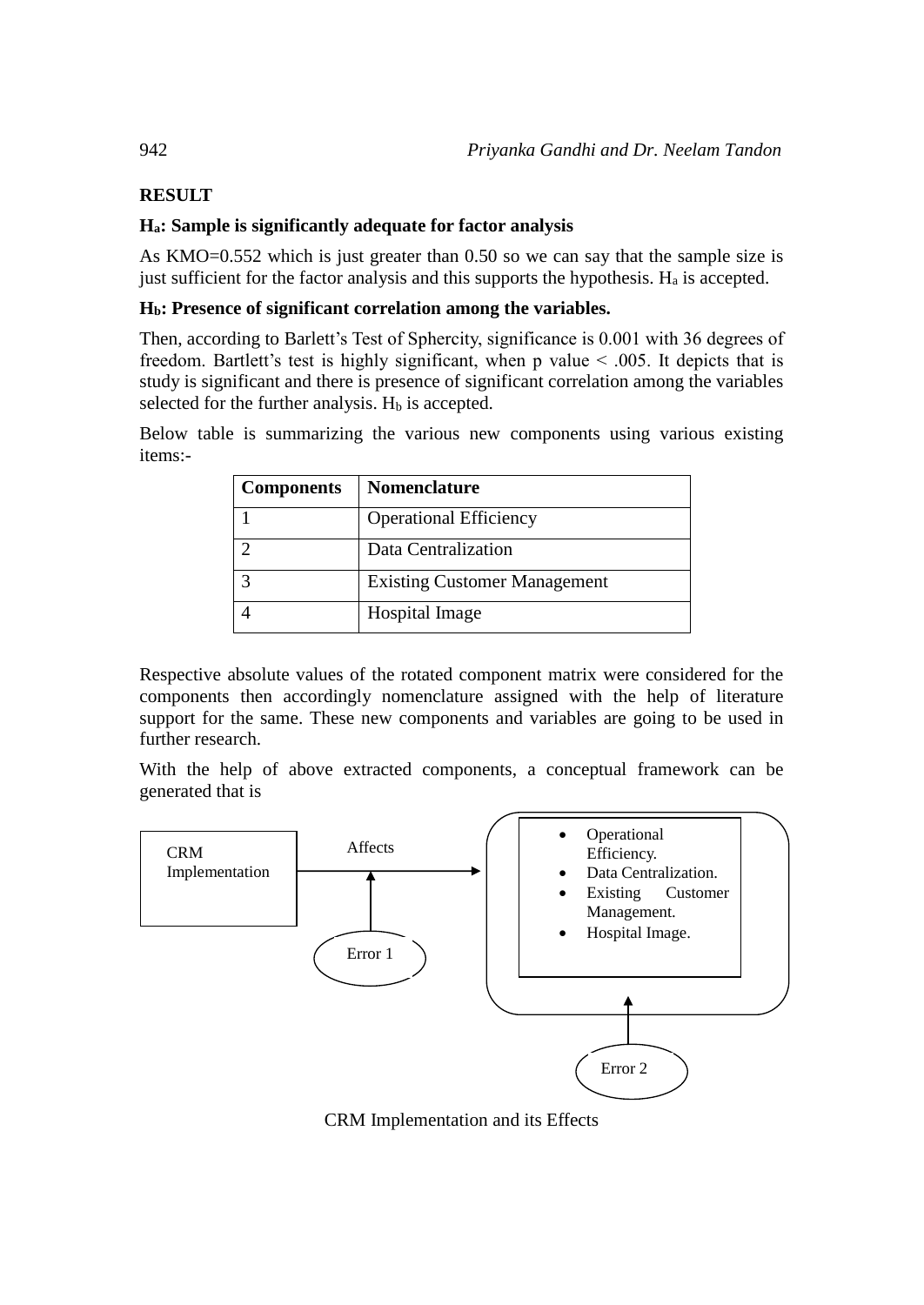#### **CONCLUSION**

In this study, the various variables were identified that contribute to the affect of CRM in Hospitals, the questionnaire was developed and their responses were taken from one of the Govt . Hospital in Delhi. With the help of Principal Factor Analysis various components were extracted to develop the conceptual framework. As a result increases operational efficiency, helping in the centralization of data, better management of the existing customers and enhancing hospital image are some of the effects of CRM implementation in the Hospitals. Further the analysis will be enhanced to identify other factors and data analysis from various Govt. and Private Hospitals in Delhi and NCR.

#### **SIGNIFICANCE**

This research will help the IT, Health, Education and research sector in general and particularly scholars in dealing and understanding the CRM in Hospitals. This research will also enrich literature on CRM.

#### **LIMITATIONS**

The components extracted in this study can be further used for developing the model for analyzing the benefits of CRM for the Health Industry particularly hospitals. Further new components can be added and can be tested with various other statistical tools. The study can also be enhanced to study major other Govt. and Private Hospitals of Delhi and NCR.

#### **REFERENCES:**

- [1] Abdullah Nabeel Jalah and Othman bin Ibrahim (2012): Influence of Customer Relationship Management on Online shopping. International Journal of Computer Science. Vol 9.
- [2] Alireza Khoshraftar, Othman Ibrahim (2011): Improving the CRM Systems in Healthcare organization. International Journal of Computer Engineering and Science.
- [3] Anil Chhanganu (2013): Investigating CRM in Indian Hospitals.
- [4] Atul Parvatiyar, Jagdish N. Sheth (2001): Customer Relationship Management: Emerging Practice, Process and Discipline. Journal of Economic and Social Research.
- [5] Bang Nguyen, Dilip S. Mutum (2012) : A review of Customer Relationship Management: Successes, Advances, pitfalls and future.
- [6] Hyung –il Ahn, Jitendra Ajmera, A CRM System for Social Media: Challenges and Experiences, IBM Research.